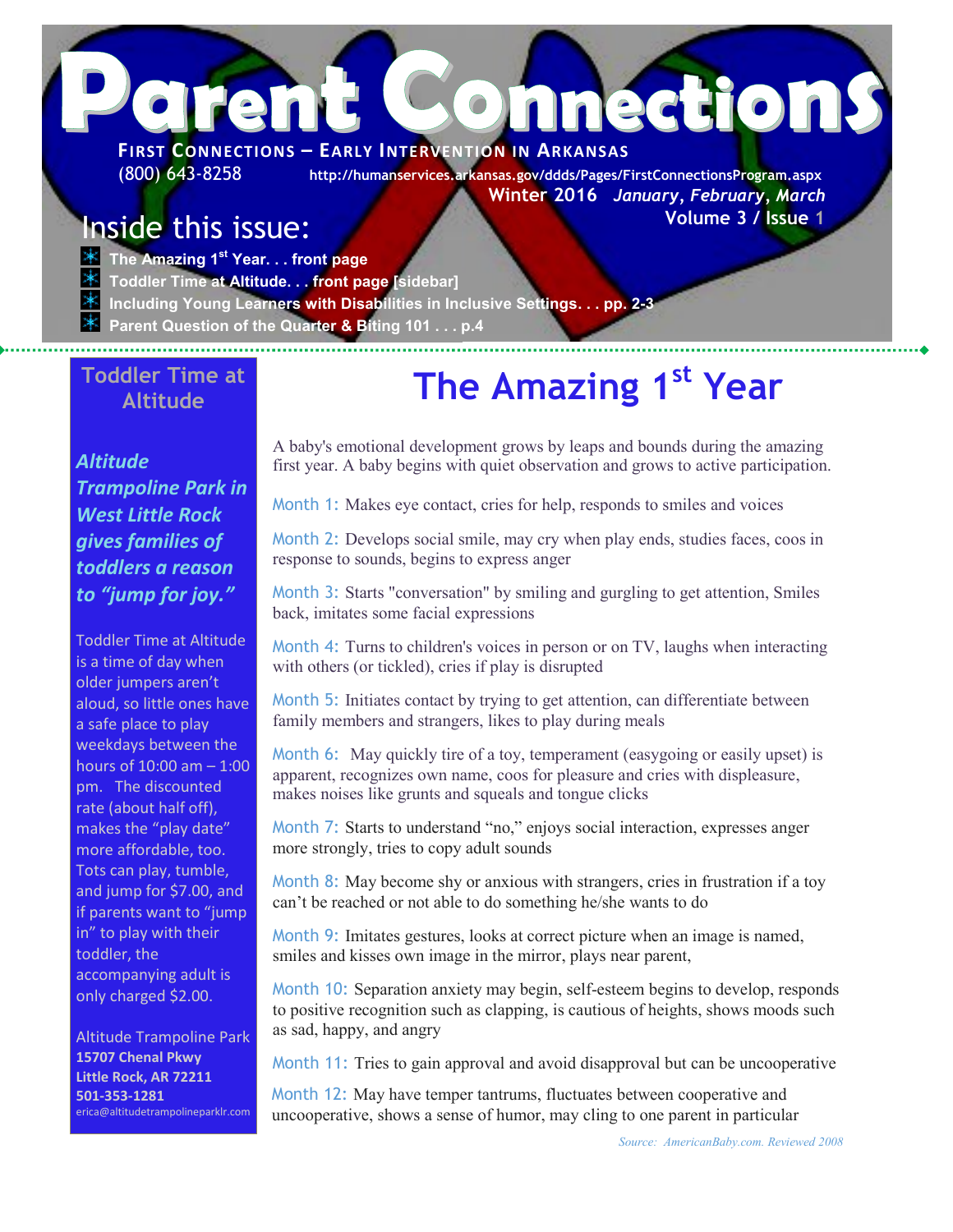# **Including Young Learners with Disabilities in Inclusive Settings**

Parents want what's best for their children but often face a challenge when trying to select an early childhood program for their infant or toddler with a disability. One hurdle is finding out what program options exist in their region of the state and obtaining detailed and accurate information about what each program offers to meet their child's needs and their family's goals for their child's learning and development. Still other families face the challenge of learning exactly how their child's developmental delay affects the way he or she learns. If the child's disabilities are more severe, the family may even be told that a segregated<sup>\*</sup> setting (primarily children with disabilities) is the only place where their child's developmental needs can be met. Other times, the challenge is internal – the parent's conflicting desire for their child to "fit in" and "just be a regular kid" vs. the desire to protect their child from "feeling different" or begin made fun of by typically developing peers.

Parents who fear that their child with a disability may not get his or her developmental needs met in a program where he or she is learning, playing, and growing alongside his or her typically developing peers may want to consider recent science on early learning outlined in a joint policy statement by the U.S. Department of Education (ED) and the U.S. Department of Health and Human Services (HHS).

The policy statement on the inclusion of young children in early childhood programs alongside their typically developing peers sets a vision of all children learning together, including children with even the most severe disabilities and provides recommendations to States, local education agencies (LEAs), early childhood programs, schools, and parents for increasing the meaningful inclusion of infants, toddlers, and preschool children with disabilities in high-quality early childhood programs.

**Meaningful inclusion begins in early childhood programs and continues into schools, places of employment, and the broader community. Inclusion in early childhood programs can set a trajectory for inclusion across the life course . . .**

The policy statement defines *inclusion in an early childhood program* as:

- children with disabilities learning alongside their peers without disabilities 寒 intentionally promoting children's participation in all learning and social activities, facilitated by individualized accommodations when needed
- ☀ evidence-based services and supports that not only develops the child's learning and skills but also promotes behavioral and social-emotional development, friendships with peers, and a sense of belonging

The policy statement on inclusion identifies free resources for States, programs, early childhood personnel, and families to support children with disabilities learning alongside their typically developing peers. The document also seeks to increase public understanding of the science that supports meaningful inclusion of children with disabilities in early childhood programs and highlights the legal foundations that support all children learning together

*<sup>\*</sup> Segregated settings refer to a setting where children without disabilities do not typically learn: separate classroom or separate school, clinic or service provider location, residential facility, or attending a regular early childhood program but receiving services in another location outside of the classroom.* 

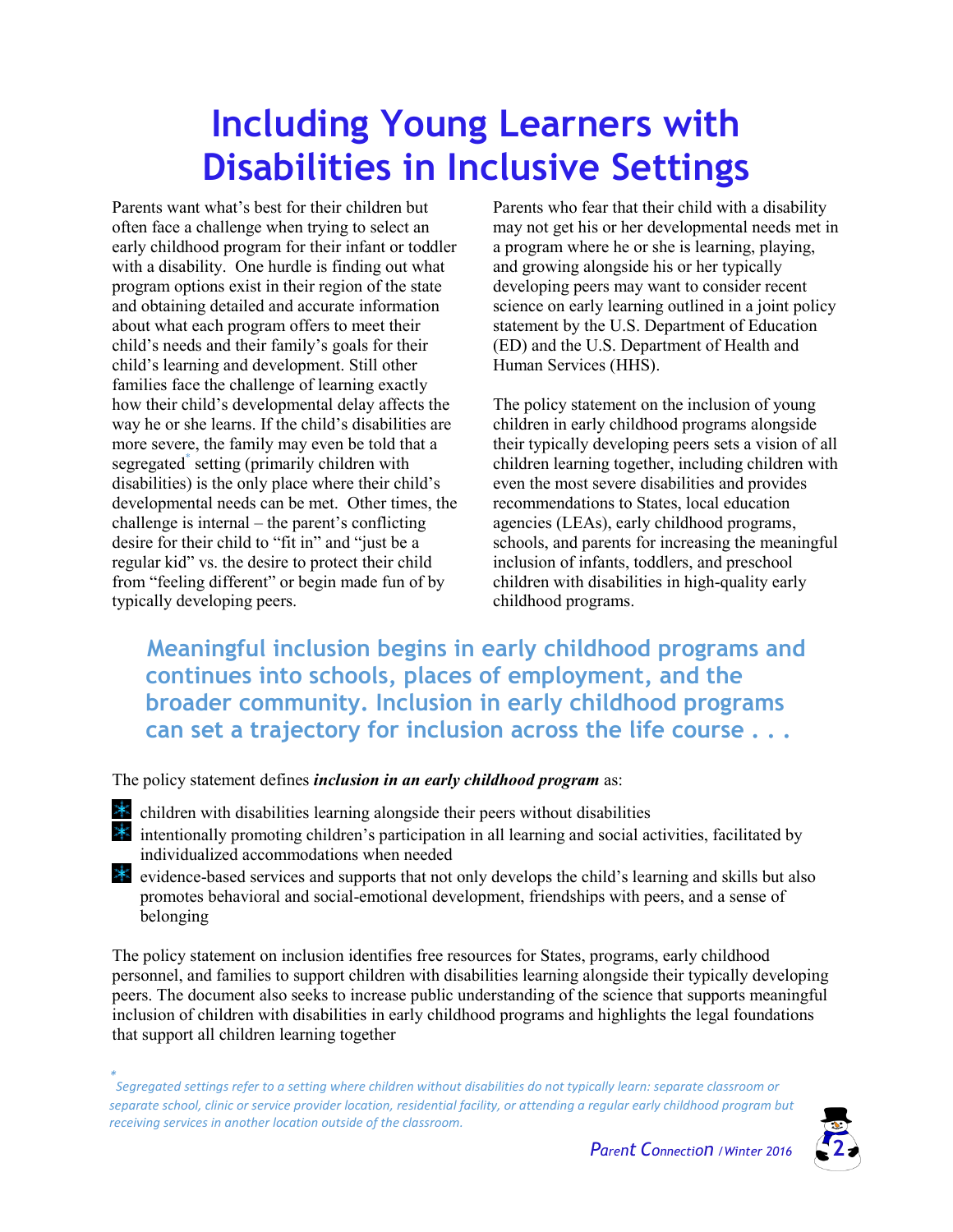#### **Scientific Foundation of Inclusion:**

Decades of research have shown that children with disabilities, even those with the most significant disabilities and highest needs, can make significant developmental and learning progress in inclusive settings with their typically developing peers with individualized strategies to support the child's active participation. Some studies he shown that children with disabilities who learn alongside typically developing peers experience greater communication development and a greater ability to acquire and learn knowledge and skills than children with disabilities in segregated settings -- with this gain being most pronounced among children with more significant disabilities.

#### **Early learning is relational. "Research suggests that children's growth and learning are related to their peers' skills."**

Research suggests that children's early learning is related to the skills of their classmates. The effects are most pronounced for children with disabilities. In these studies, children with disabilities learning alongside typically developing peers were more likely to practice newly acquired skills than children served in segregated settings. Some studies showed long-lasting benefits with higher elementary school achievement test scores and higher graduation rates for children served in inclusive early learning settings.

Children with disabilities who attended inclusive early childhood programs also demonstrated stronger social skills and a stronger understanding of socially acceptable behaviors than their peers served in segregated settings. While studies indicate that learning alongside their typically developing peers produces benefits for children with disabilities, these desired outcomes are achieved only when young children with disabilities are relevantly included several days per week in social and learning opportunities in inclusive settings.

#### **Barriers to Inclusion:**

False beliefs and negative attitudes about inclusion is the most highly reported barrier to including children with disabilities in early childhood programs with their typically developing peers. These false beliefs are influenced by misinformation, resistance to change, fear of the unfamiliar, or a lack of awareness of the benefits of inclusion for all young learners, those with the most significant disabilities as well as those without. The second most highly reported barrier to inclusion is lack of expertise of the early childhood workforce, many of whom lack basic knowledge and training in individualizing instruction to plan learning across activities and between peers, promoting social-emotional development, and managing challenging behaviors.

#### LEGAL FOUNDATION OF INCLUSION:

Inclusion is supported by a strong legal foundation. The Individuals with Disabilities Education Act (IDEA) supports equal educational opportunities for children with disabilities birth through age 21.

The law supports appropriate early intervention services for any infant or toddler with a disability in "settings in which children without disabilities participate" within the child's typical activities. For children ages three through 21, services are to be provided in the least restrictive environment (LRE) factoring in an individual child's unique strengths and needs.

The law requires a continuum of placement options available to best meet the diverse needs of children with disabilities. IDEA presumes that the first placement option considered for each child with a disability is the regular classroom the child would attend if he or she did not have a disability.

Thus, before a child with a disability can be placed outside of the regular educational environment, the full range of supplementary aids and services that could be provided to support the child's participation in the regular classroom setting must be considered before placing the child in a segregated educational setting.